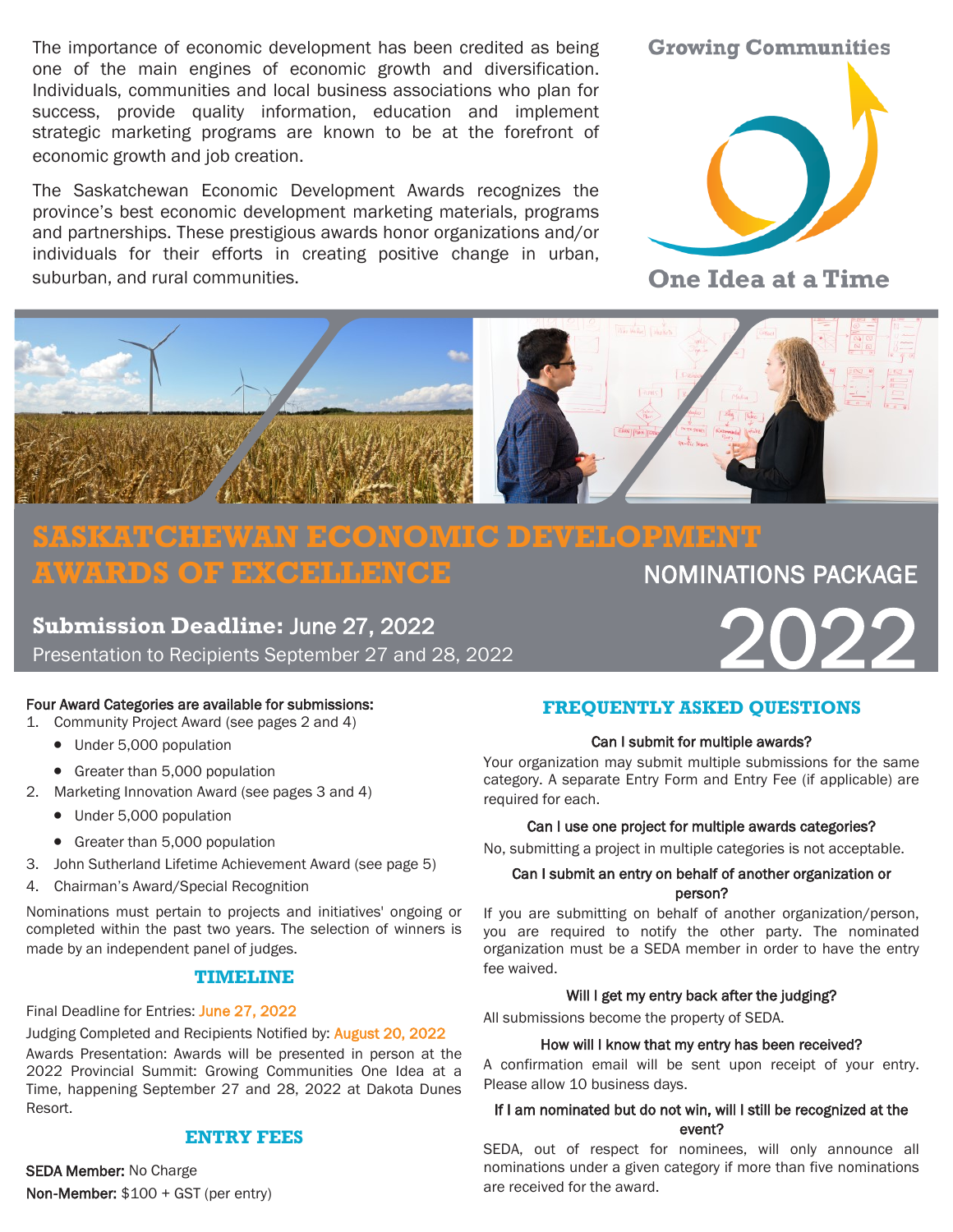# **COMMUNITY PROJECT AWARD**

# Category Description & Judging Criteria

This award recognizes a community or regional partnership that works together in on‐going economic development work and activities. It rewards such things as strategic planning processes, business retention, expansion or attraction, tourism development, community engagement etc. The basic assessment of proposals will focus on achievements in the context of the original environment, challenges faced, strategies determined, action taken, actual and/or projected impacts.

### **AWARD**

The Award will be presented to the entry that has scored the highest marks. Two awards will be given based on population: one award for population under 5,000 and one award for population over 5,000.

## **JUDGING CRITERIA**

The Community Project Award will be judged by the following criteria:

- 1. Achievement of its stated objective with measurable results.
- 2. Development of strong relationships with relevant players and widespread support in the community.
- 3. Innovation, originality, and cost effectiveness.
- 4. Relevance and transferability of elements to other communities.
- 5. Extent of the actual and/or projected impact on its community, such as an increase in the overall tax base, the creation of new jobs, or criteria relevant to the goals of the program.

#### **EXAMPLES OF AWARD SUBMISSIONS**

#### Business Retention and Expansion (BR+E)

Economic development initiatives that focus on retaining and growing existing businesses within communities and regions. Applicants should demonstrate extensive cross-community collaboration, and the ability to adapt and respond quickly to unforeseen events.

#### Entrepreneurship

Programs, policies, or initiatives that nurture and support individuals or emerging small businesses to develop their ideas, products, and/or services into viable, competitive businesses. This can include, but is not limited to, providing access to finances, services, experts, networks, mentors, technology transfer, management resources, and fast learning environments.

### Community/Downtown Development Initiatives

Innovative programs that stimulate economic development on a neighborhood scale. It includes the range of strategies or initiatives that seek to facilitate the revitalization or redevelopment of distressed areas including business‐oriented, people‐oriented, place-oriented, and community‐building efforts.

### Workforce Development

Economic development efforts that develop strategic approaches to meet one or more of following objectives:

- 1. Strengthening the skills of the workforce
- 2. Increasing and developing the pool of knowledge workers, including youth in the pipeline
- 3. Enhancing the skill sets of low‐skilled and other disadvantaged workers
- 4. Better integrating and aligning economic and workforce development activities through systematic attempts at building a workforce system.

### Responding to Globalization/Strategic Planning

Economic development strategies and programs that seek to enable communities, businesses, and/or economic development

global economy or to more resiliently respond to challenges. Strategies and programs may include elements of, but are not limited to, international strategies, the restructuring of economic development organizations, the use of the internet and networks for integrating globally, and assisting businesses to understand global sourcing and increase their global competitive position.

#### Sustainable and Green Development

Programs that simultaneously target and **create relationships** between economic development and environmental sustainability. These efforts include, but are not limited to, programs which encourage energy efficiency and renewable energy, green buildings, materials and products, environmental technologies and industries, sustainable tourism, smart growth, green infrastructure, and green chemistry.

#### Real Estate Redevelopment & Reuse/Revitalization

Innovative real estate development or reuse projects purpose‐built or adaptively reused for the creation of jobs or for increasing the tax base. By demonstrating a measurable and quantitative impact on employment and the tax base, winning pro- jects will also serve as catalysts for economic development in the area or region and will demonstrate innovative partnership approaches including public and private sectors.

# **Submitting Your Nomination**

You will need to provide all the details requested in the nomination form on page 4, which gathers details about your organization and the project you wish to nominate.

When compiling your submission, consider the following questions as they relate to your project:

- Why did you create it?
- How did it help you reach your goals/objectives?
- What were the results?

Please enclose relevant pictures of the project that can be used as part of the Awards Presentation, should your project be chosen.

All information must be received by the SEDA office by June 27.

You can email your nomination form and supporting documents to coordinator@seda.sk.ca or mail a USB with all relevant materials to the SEDA office:

## P.O. Box 113 Saskatoon, SK S7K 3K1

If you have any questions about the submission process, you can call the SEDA office at 306-384-5817.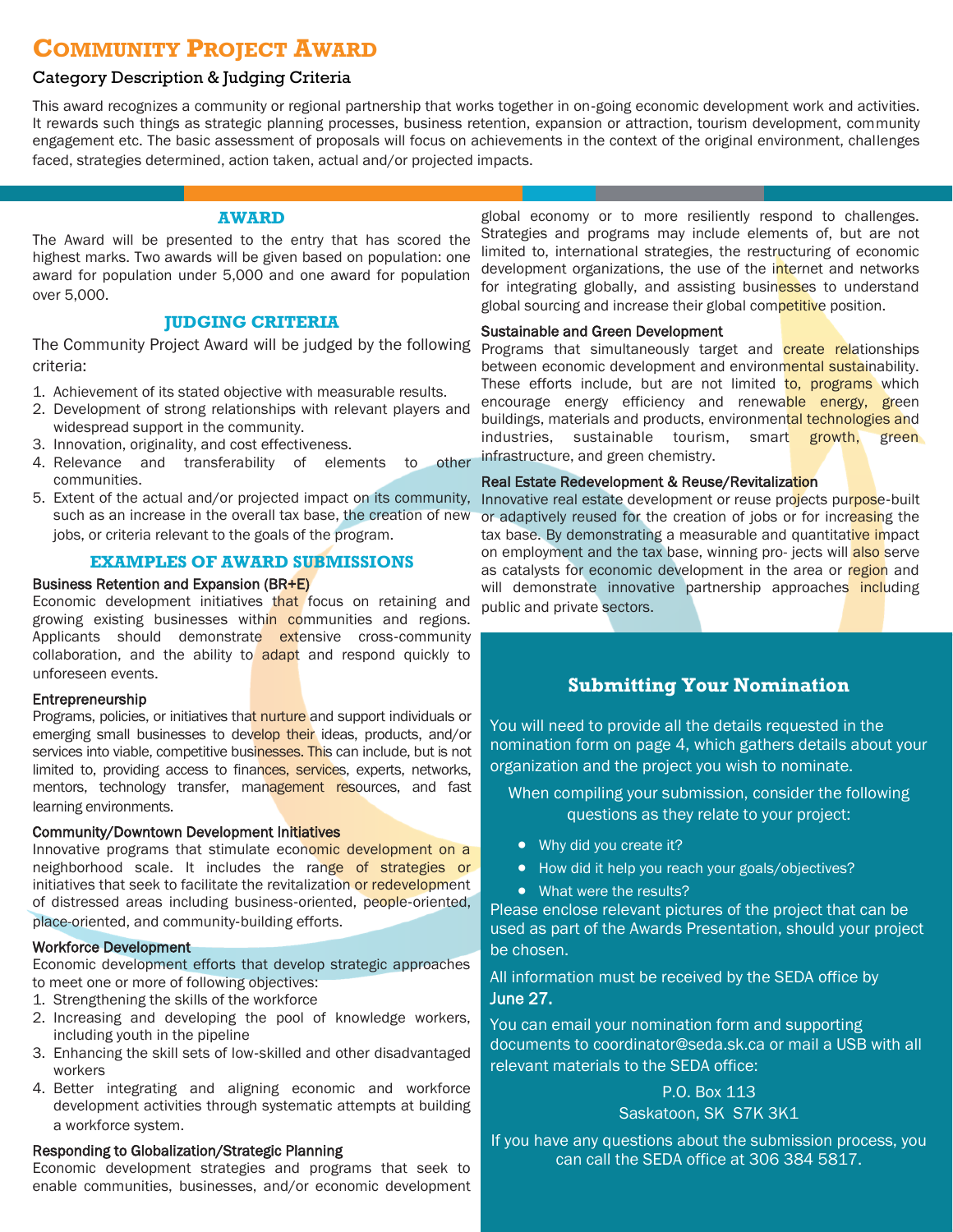# **MARKETING INNOVATION AWARD**

# Category Description & Judging Criteria

This award recognizes innovative and effective marketing initiatives used for attracting, retaining, and fostering business as well as communication vehicles used by economic development organizations.

#### **AWARD**

The Award will be presented to the entry that has scored the highest marks. Two awards will be given based on population: one award for population under 5,000 and one award for population over 5,000.

## **JUDGING CRITERIA**

The Marketing Innovation Award will be judged by the following criteria:

- 1. Effectiveness of the promotion
- 2. Innovation/creativity
- 3. Quality and completeness of information

# 4. Contribution to the economic development efforts

# **EXAMPLES OF AWARD SUBMISSIONS**

### General Purpose Brochure

A brochure introducing your province, community, region or area to prospects for industrial, commercial, retail, or general development opportunities.

#### Special Purpose Brochure

A brochure designed for a specific purpose, such as promoting an industrial park or other specific types of promotions.

#### General Purpose Publication

A folder, poster, or other type of promotional piece (other than a brochure), series of such items, or direct mail campaign (a single or series of two or more letters or mail- ing pieces with a theme).

#### Annual Report

A report summarizing an economic development organization's annual activities and/or fiscal highlights.

# **Submitting Your Nomination**

You will need to provide all the details requested in the nomination form on page 4, which gathers details about your organization and the project you wish to nominate.

When compiling your submission, consider the following questions as they relate to your project:

- Why did you create it?
- How did it help you reach your goals/objectives?
- What were the results?

Please enclose relevant pictures of the project that can be used as part of the Awards Presentation, should your project be chosen.

All information must be received by the SEDA office by June 27.

You can email your nomination form and supporting documents to coordinator@seda.sk.ca or mail a USB with all relevant materials to the SEDA office:

# P.O. Box 113 Saskatoon, SK S7K 3K1

If you have any questions about the submission process, you can call the SEDA office at 306-384-5817.

### Advertising

One or a series of two or more paid black‐and‐white or color advertisements with a common economic development theme published on the web or in a print medium such as a newspaper or magazine.

### Newsletters/Newspaper

A publication that is published regularly which addresses economic development issues or informs readers of the activities of your development organization.

#### Magazine

A magazine that is published regularly which **addresses economic** development issues or informs readers of the activities of your development organization.

#### General Purpose Website

Websites designed to promote city, province, or regional economic development organizations. This category will honor communities and organizations that are using the worldwide web as an effective marketing tool to promote services and offer information to clients.

#### Special Purpose Website

A specialized website designed for a specific purpose such as promoting community data/demographics, sites and buildings, tourism or other specific types of marketing relating to economic development.

### New Media

Innovation in economic development through the deployment of new media formats. It stresses the innovative use of technology to further economic development initiatives (all types of initiatives are eligible such as marketing, BRE, entrepreneurship development, or talent attraction). Applicants could include, but are not limited to, the use of podcasts, webinars, blogs, wikis, virtual worlds, mobile devices applications, extranets or intranets, GIS, and the development of new software for economic development purposes.

#### Special Event

A meeting, seminar, forum, marketing tour, event, or trip designed to develop prospects and promote economic development. Profile must include: event goals and objectives; audience; location; other relevant details. Submit printed materials, such as program or invitation.

#### Marketing Strategy

Mainly, economic development attraction is the process of inventorying the community and translating the findings into a plan to attract companies that will diversify and build the local/regional economy. The strategy should assist economic development practitioners to design and implement a marketing program geared towards attracting prospective firms and sectors to the community.

#### **Branding**

A successful brand development process does three things: it articulates who you are, defines what you want to be and finds creative expressions that pave the way to getting you there. It is the way many communities use to communicate vision to target audiences and achieving any number of other tactical objectives.

#### Marketing Campaign

Marketing campaigns are often developed to target companies, tourists, new residents, doctors, workforce and others. Communities use a variety of tools to be a part of these marketing campaigns that could include social media, websites, TV and radio, personal visits, trade shows, and more.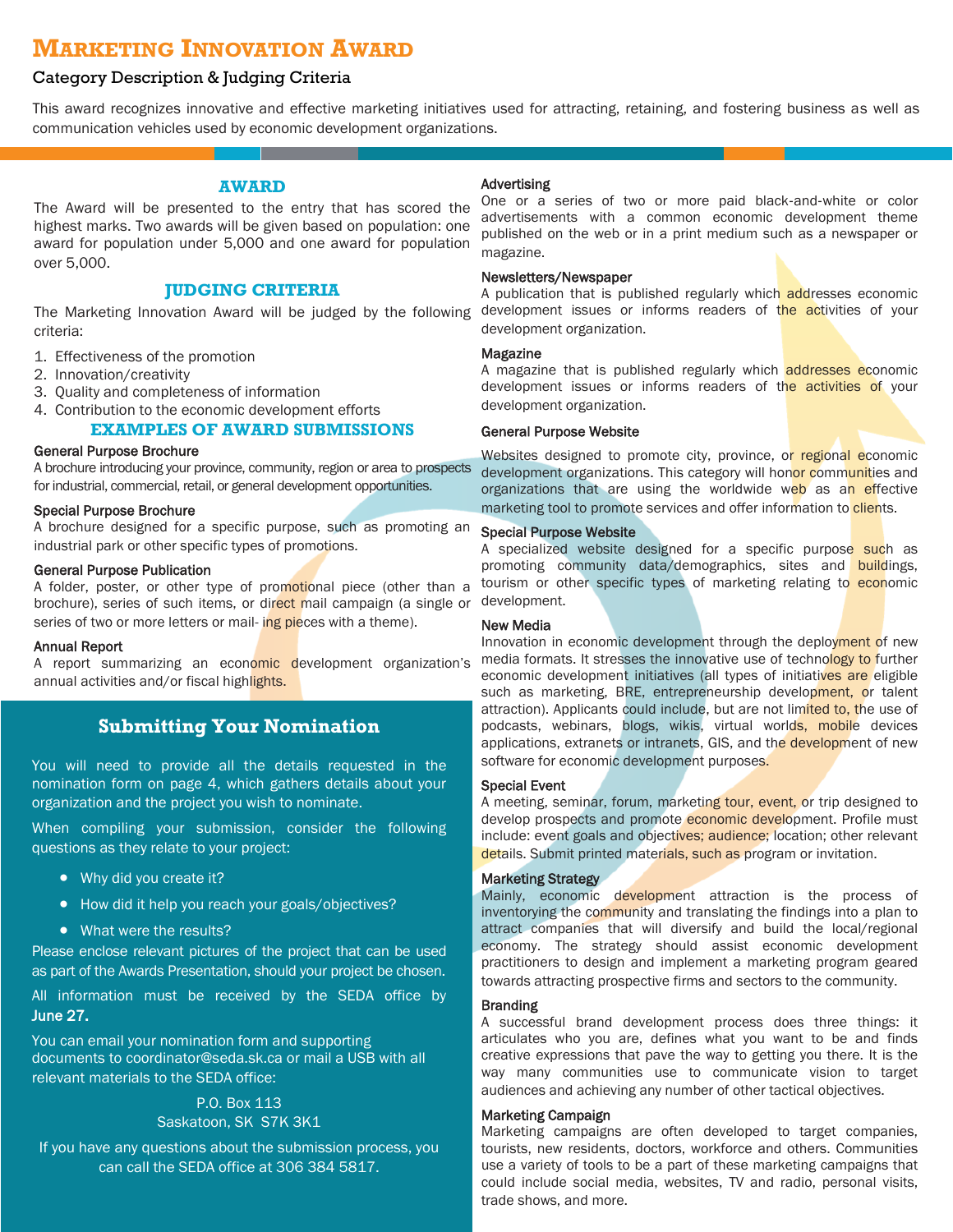# **NOMINATION FORM DETAILS**

## Community Project/Marketing Innovation Awards

# **NOMINATING ORGANIZATION INFORMATION**

## **CATEGORY**

Identify your submission category and population range.

| Organization:                                  | Note: Your organization may submit multiple submissions                                                  |
|------------------------------------------------|----------------------------------------------------------------------------------------------------------|
| <b>Contact Name:</b>                           | for the same category, but a separate entry and fee (if<br>applicable) are required for each submission. |
| <b>Contact Telephone</b>                       | Your organization may not submit a project in multiple<br>categories.                                    |
| <b>Contact Email:</b>                          | <b>Community Project Award</b>                                                                           |
| <b>PROJECT INFORMATION</b>                     | Under 5,000 population<br>ப                                                                              |
| Project/Item Name:                             | Greater than 5,000 population                                                                            |
| Date Project Began:                            | <b>Marketing Innovation Award</b>                                                                        |
| Date Project Completed<br>(if applicable):     | Under 5,000 population<br>□                                                                              |
| For website-related entries,<br>enter the URL: | Greater than 5,000 population<br>⊔                                                                       |

### **PROJECT DESCRIPTION**

The categories below are intended to provide an overview of the project. Answering all questions will assist the judging panel in evaluating your submission. Please refer to the Category Description and Judging Criteria Sheet corresponding to vour category when describing the your in each of the following categories.

criteria relevant to the goals for the program. *(500 words*  initiative. *(500 words max) max)*

demonstrated community involvement at various levels; increased community economic development capacity.

*words max)*

Impact and Cost Effectiveness: the outputs and outcomes, Marketing: details of any marketing or promotional activities, increased revenues, benefits or return on investment; a which may include, but not be exclusive to, a campaign, cost-effective approach that brought added value; the extent website, special events or programs, video and film, virtual of the economic impact on the community/region of the tours, CD or DVD, promotional items, giveaways, brochure project. For example, this could include an increase in the (print or electronic), advertising (print or electronic), use of overall tax base, the creation of new jobs, or achievement of social media, branding, destination marketing or related

Stakeholder Development and Community Engagement: model or be duplicated by other organizations, communities Best Practices: processes and learnings that can serve as a or regions. *(500 words max)*

Innovation and Originality: demonstrated innovative and electronic examples of marketing components that can be original approach to achieving the goals of the project.*(250*  utilized in the Awards Presentation, should your project be Supporting Materials: Enclose relevant pictures and/or chosen.

# **Submitting Your Nomination**

All information must be received by the SEDA office by June 27. You can email your nomination form and supporting documents to coordinator@seda.sk.ca or mail a USB with all relevant materials to the SEDA office:

> P.O. Box 113 Saskatoon, SK S7K 3K1

If you have any questions about the submission process, you can call the SEDA office at 306-384-5817.